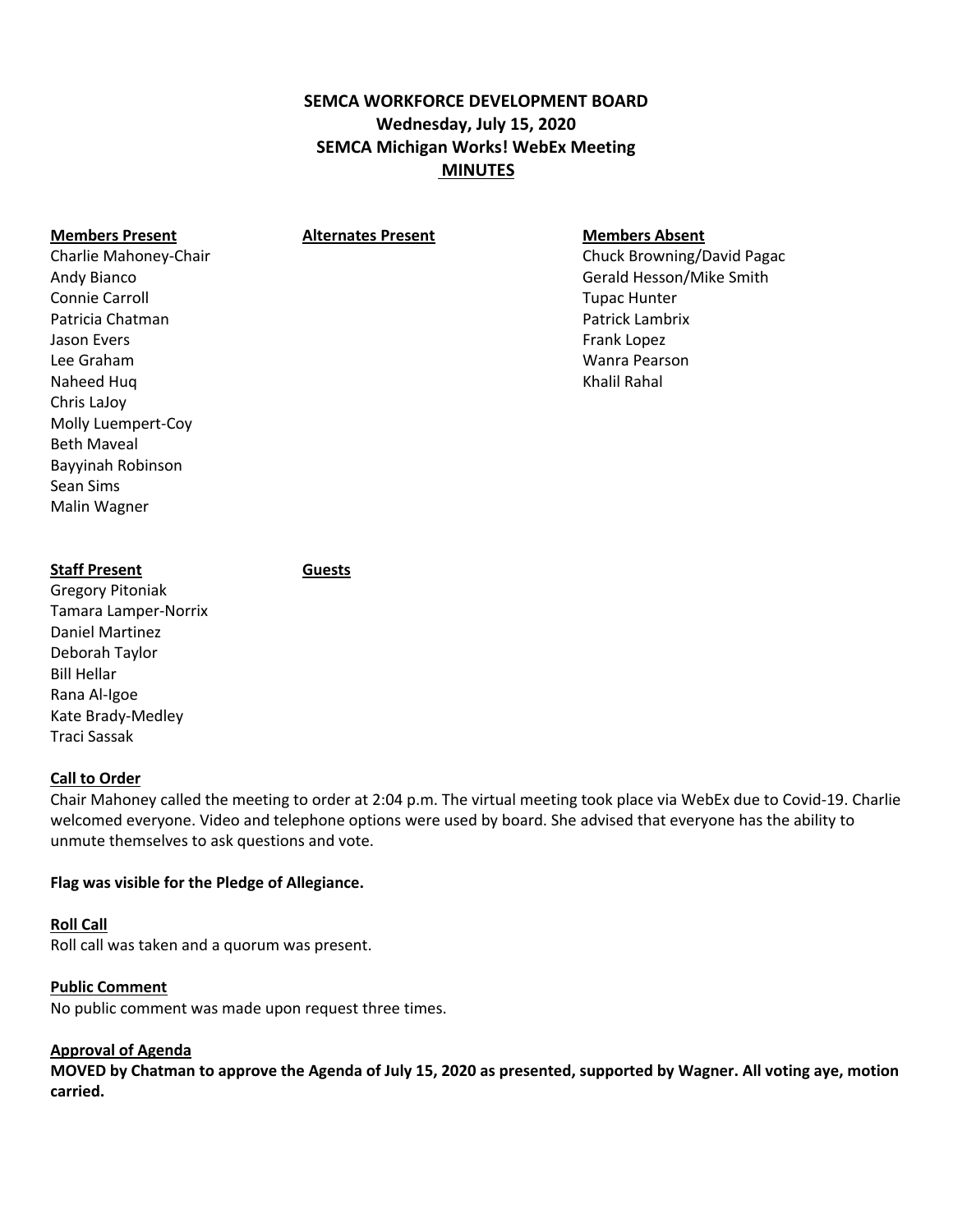## **Approval of Minutes**

**MOVED by Wagner to approve the Minutes of May 15, 2020 with the change of moving Jason Evers from present to not present, supported by Huq. All voting aye, motion carried.**

## **Approval of WIOA Regional Plan**

Pitoniak and Al-Igoe provided an overview of the WIOA Regional Plan, which is required every four years by the Department of Labor under the Workforce Innovation and Opportunity Act. This plan covers the counties of Macomb/St. Clair, Monroe, Oakland and Wayne, which includes the Michigan Works Agencies from Detroit, Macomb/St. Clair, Oakland and SEMCA. Al-Igoe was substantially involved in developing both the Regional and Local Plans along with WIN providing the data elements. She noted that this Plan is very similar to the Local Plan and has many of the same themes. This Plan covers the joint projects worked on with our partners and grants that are facilitated and program managed by the Workforce Intelligence Network. There is a special section that is not required but the region felt was important entitled COVID-19 Pandemic Impact and Response that discusses how this pandemic has affected the region's service delivery. This was decided after feedback from the SEGA Board during their meeting. The approach of regional partnerships and collaboration comes naturally in our region through Southeast Michigan Workforce Agencies Council (SEMWAC) and the Workforce Intelligence Network (WIN). These groups meet monthly and discuss regional concerns and best practices, which makes developing this Plan easier for us compared to other regions. Al-Igoe took the opportunity to thank the board and partners for their participation in the survey process.

## **MOTION by Evers to approve the WIOA Regional Plan as presented, supported by LaJoy. All voting aye, motion carried.**

Pitoniak also acknowledged Southeast Michigan Council of Governments as another strong partner in our region. SEMCA WD Board member Naheed Huq has played a key role to assuring that SEMCOG part of the regional dialog on workforce development. No questions were asked. Mahoney thanked Huq for keeping it on the front burner.

## **All voting aye, motion carried.**

## **Approval of WIOA Local Plan**

Al-Igoe noted that the Board reviewed and approved the Local Plan at the May meeting and was advised if there were any significant changes made due to public comment or any feedback, we would bring it back to the Board. We have added the COVID-19 Pandemic Impact and Response to this Plan as well due to the feedback received from the SEGA Board. Again this is not required by WIOA. Public comment expires today and as of this meeting no changes have been requested by the public. Pitoniak noted that on page 96 of the packet, the bullet points are what is considered the effects of COVID-19 to our service delivery. It is our responsibility to find ways to support the customers without access to online services. One way is the use of The Ballmer Group gift to provide laptops, internet access and/or training to our customers in need of these services. We're also navigating the modality of training opportunities. We will schedule in-person appointments if needed. As we move away from UIA assistance we fully plan to return to our primary role of reemployment and training services. Mahoney thanked staff and partners on all you are doing.

## **MOTION by Carroll to approve the WIOA Local Plan with the addition of the COVID-19 Pandemic, Impact and Response section supported by Evers. All voting aye, motion carried.**

## **Federal/State Updates**

Pitoniak noted there was a very vague revised State FY 2019-20 budget approved. We expect further cuts to PATH in the next fiscal year. Jobs for Michigan Graduates has been fully funded for the remainder of this year. Next fiscal year begins October 1, 2020 and the budget process will probably go into September awaiting COVID relief from the feds.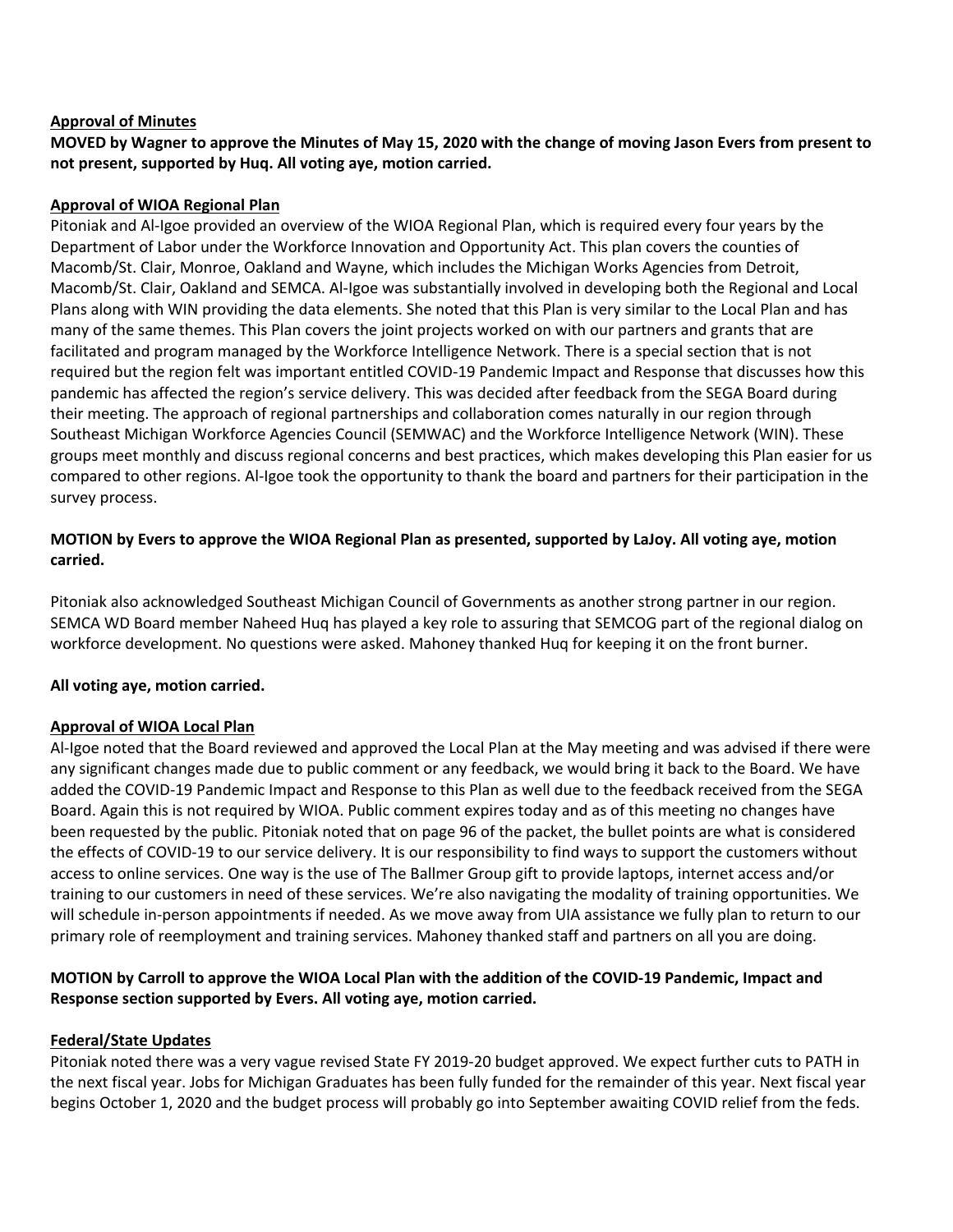The President's executive budget for WIOA is recommending a \$50 million increase, which is higher than this year but with 50 states and multiple WIOA programs it is not a significant amount. We continue to provide our congressional delegates with our needs and Pitoniak had a virtual meeting recently with Senator Gary Peters. We are fortunately to have a delegation that is very supportive of workforce programs. The National Association of Workforce Boards, the National Skills Coalition, and the US Workforce Association continue to advocate on behalf of the system.

Pitoniak wanted to inform the Board that the Michigan Works Association, at their annual conference, will be acknowledging deserving people and businesses for their support of the workforce system. SEMCA has nominated Charlie Mahoney for Volunteer of the Year, International Building Products in Livonia for Employer of the Year and Iman Shami of Downriver Community Conference for the Shining Star Award for her amazing work with the UIA Project. Mahoney thanked the staff and board for the nomination and asked for a motion to accept the nominations.

## **MOTION by Graham to support the nominations as presented, supported by Luempert-Coy. All voting aye, motion carried.**

## COVID-19

Pitoniak provided an update of the COVID-19 In-Person Reengagement Plan, which was due to the state yesterday. Please note SEMCA remains open but is currently only virtual and telephonic services. Phase 1 is in-person reengagement by appointment only on a limited scale. Each MWA is permitted to choose their start date and SEMCA is targeting July 27, 2020. This modality will not be used for the UIA Project because it can all be done by phone. UIA and DHHS have not targeted in-person dates yet. Physical and operational changes are well in place, and we will be ready when the time comes for in-person appointments. No questions were asked.

Hellar provided a brief overview of the program stats during the last six months on Walk-In and Employment Service Registrations, WIOA Adult/Dislocated Worker/Youth and TAA New Registrations, PATH and Food Assistance Employment and Training New Registrations, Individual Training Starts by Program, Michigan Works! One Call, Case Notes-Enrolled Customers and Business Services. January through March the numbers were normal but by April they drop drastically except for the One Call stats which rose drastically due to UIA. By June there are small increases in some areas due to the drive-thru registration events and job fairs. PATH customers are currently in an inactive category but will be starting up again in July. FAE&T is planned to start again in September. Even though we are not seeing people in person, we are still making calls and keep in contact with our customers. Our Business Services Reps continued to reach out to business but there have not been a lot of placements. The report is on file.

## UIA

Hellar reviewed the UIA stats focusing on the increase in numbers for June. He provided a brief summary of the project and the areas that MWA staff were trained to help customers. As the project developed, we have been given more responsibility than log-ins, new claims, and customer questions. Now we have access to the Issue Tracker Database (problems with log-in or customers questions). Since we have been given access MWA's statewide have resolved over 21,000 customers on Issue Tracker. In June, the state was notified of a fraud attack on the unemployment systems nationwide. In Michigan they flagged over 500,000 claims as fraudulent. They cleared up 200,000 quickly but the remaining claims needed to be verified. Phase three required more training to help customers that were flagged as fraudulent to help verify valid claims. We were receiving 200 calls a day and when these letters were sent to flagged customers, the calls volume surged to 2,000 calls a day. By the end of June, that list was down to 30,000. Still working on local calls and the Tracker Database. Pitoniak noted UIA's \$600 pandemic assistance ends at the end of July so we expect to see customers start looking for job assistance and/or training opportunities.

## **Council on Accreditation**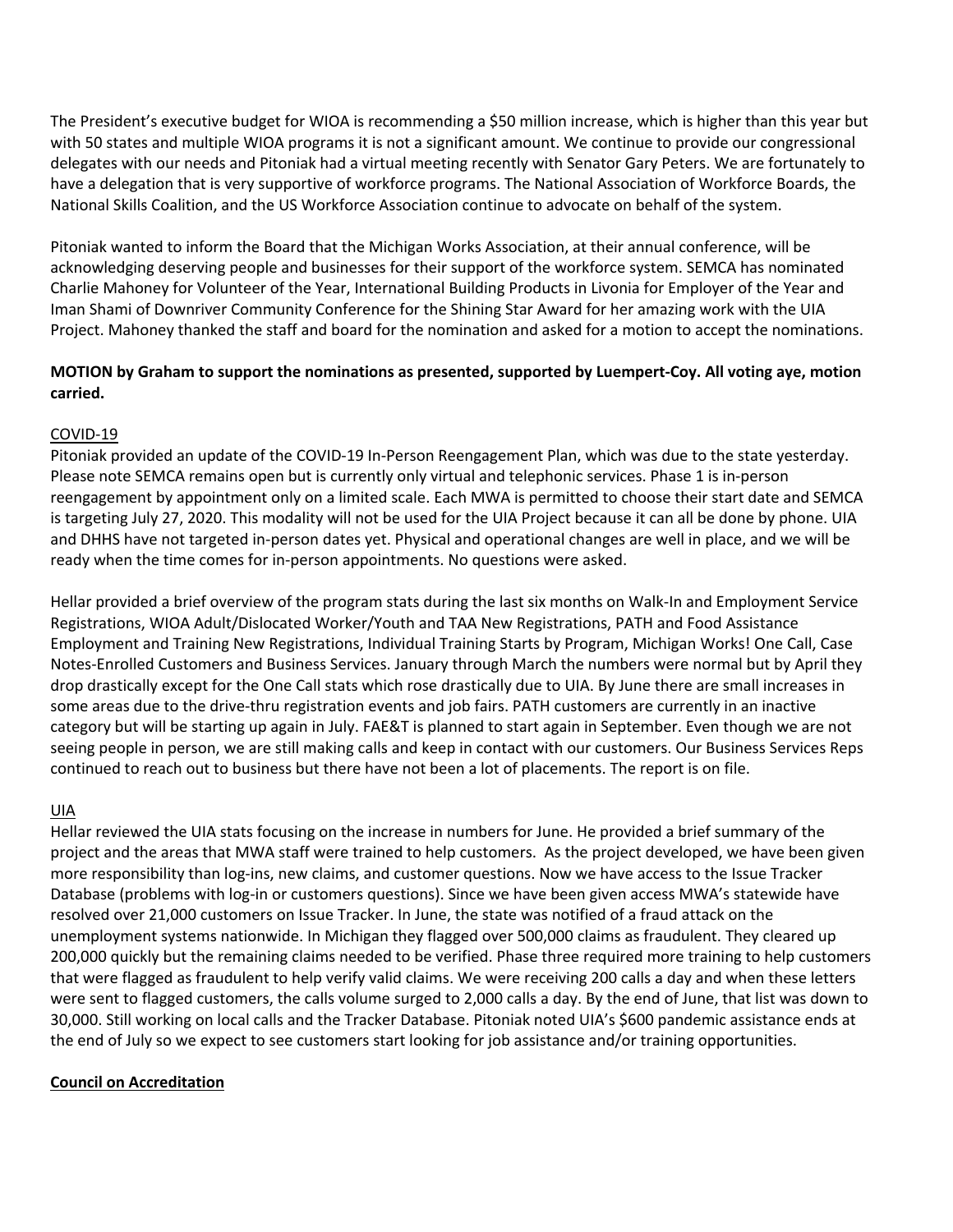Brady-Medley gave a brief update on the reaccreditation. The team has been updating policies and procedures and all documents will be uploaded into the portal by August 17, 2020. We are currently scheduled to host the onsite visit October 12-13 where they will look at evidence of our policies and procedures and conduct interviews, but it could change to a virtual visit. Brady-Medley has found it very helpful as someone who was not here three years ago, and it is a great opportunity to maintain high standards and achieve constant improvement. No questions were asked. Mahoney thanked staff for their continued work to complete this project. Pitoniak noted that Brady-Medley has been a great leader on this project.

## **SEMCA Fiscal Update**

Sassak was asked to provide a brief update on what was presented at the recent SEGA Board Meeting. She discussed the clean annual financial and single audits received from Plante Moran for the second year in a row, which SEMCA is considered a low risk auditee. They also received a clean audit for the 403(b) Plan with Plante Moran. All audits were done virtually and had no administrative recommendations or findings.

She also advised the board that they have successfully completed the State of Michigan Cycle I, II and III audits, DESC Desk audit, US DOL audit with WIN and JMG desk audit with no administrative recommendations and no findings in any of these audits. Pitoniak noted that the SEGA Board reviews all financials but he felt it was important that the WDB to be informed on the high proficiency of our financial administration.

## **SEMCA Strategic Plan Updates**

Hellar gave a brief overview of the Q2 Strategic Plan. He advised that most targets are on pace or ahead of schedule except for the complete rescan of potential partners and collaboration projects with Economic Development, which we have fallen a little behind. No questions were asked. The report is on file.

## **Program Updates**

## Program Statistical Summary

Hellar noted this is our Standard Report and offered to go over the information or answer specific questions. We have reviewed much of this information that we previously reviewed. No questions were asked.

## WIOA, ES, TAA, OJT, IWT, Talent Fund, Apprenticeship-Work-Based Learning

Al-Igoe referred the board to her program report. Virtual job fairs are being conducted. SEMCA hosted one at the end of June. LEO has partnered with Brazen, a job fair platform, and asked for a volunteer to host the first Michigan Works led virtual job fair. SEMCA stepped up and had an impressive turnout. Over 20 employers participated including FCA and over 600 job seekers registered. It appeared that the employers did not expect such a large turnout so the employers had to follow-up with participants after the job fair ended. Hoping to do more throughout the year and are hoping FCA will consider scheduling some throughout the year for their open positions. Pitoniak noted that there were only a few jobseekers at the beginning of the week who had registered and by Friday, with a social media and radio campaign we had over 600. The question is was it the media blast or do people wait to register at the last minute that brought in the higher numbers. One question in the Chat, is the job fair platform video face-to-face? It wasn't initially and was chat back and forth only. Since then a video option has been implemented that is being tested. Maveal asked the question because Henry Ford is look for a virtual platform for interviews. Brazen was one they are looking at because they are finding most are not video capable.

## PATH, FAE&T, Adult Ed, Community Ventures-BRN and Project Rising Tides

Martinez referred the board to his program report in the packet. PATH customers have been directed to return to participation. The initial number received from the state was 1700 customers would need to be engaged or reengaged. Orientation began on July 8. Of the 1700, 1400 applied and did not have to participate and 300 were existing customers. We have only engaged with a little over 100 customers to provide orientations. Some opted to not participate or are on unemployment. Everything is virtual. There is a video orientation on the website and then they